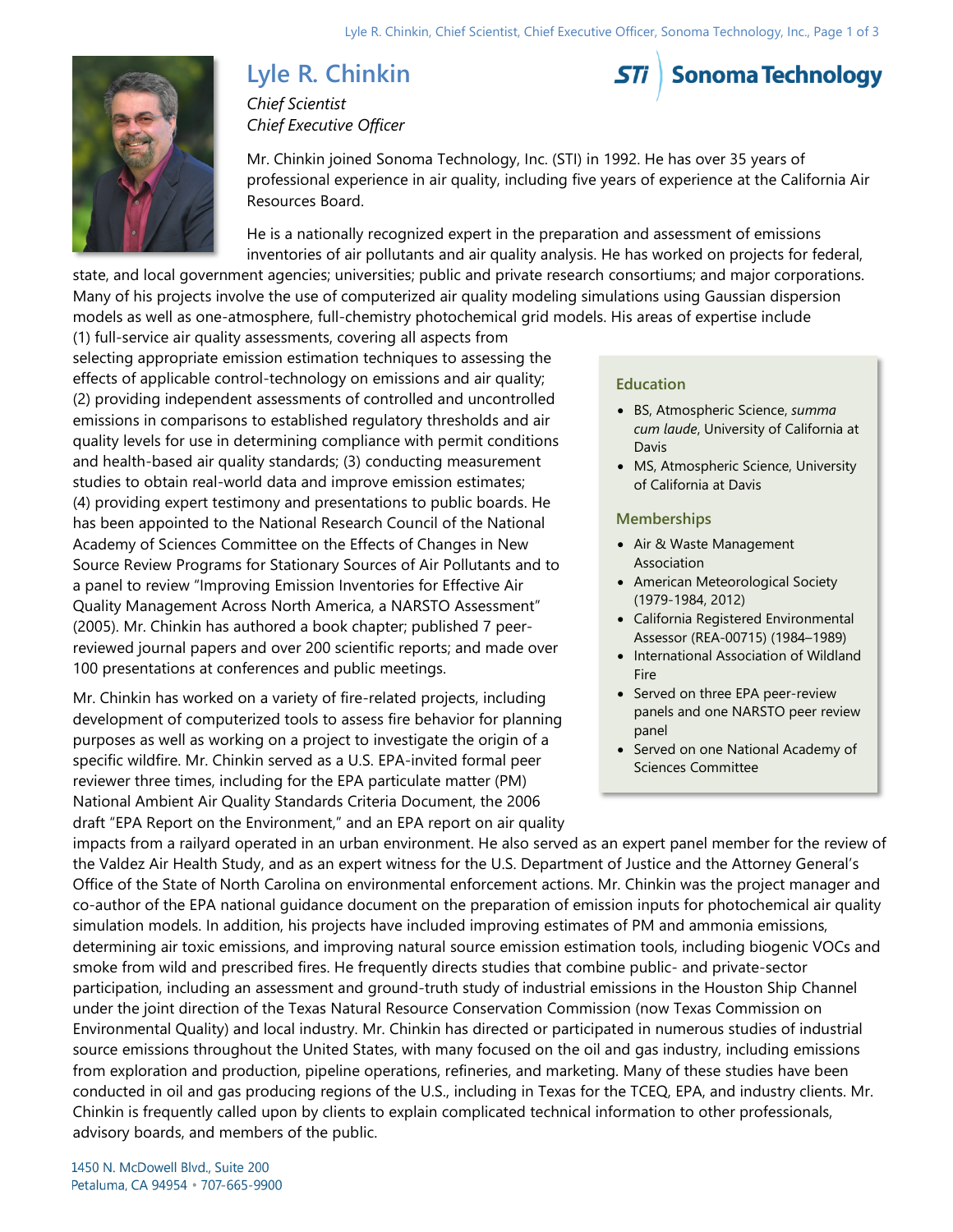# **Chronology of Education and Work Experience**

- 2018-Present: Chief Executive Officer, Chief Scientist, Sonoma Technology, Inc., Petaluma, CA
- 2017-Present: Chief Scientist, President Emeritus, Sonoma Technology, Inc., Petaluma, CA
- 2006-2017: President, Sonoma Technology, Inc., Petaluma, CA
- 2005: Selected as peer reviewer for North American Research Strategy for Tropospheric Ozone (NARSTO) report, "Improving Emission Inventories for Effective Air Quality Management Across North America"
- 2004: Appointed to the National Research Council of the National Academy of Sciences Committee on the Effects of Changes in New Source Review Programs for Stationary Sources of Air Pollutants
- 2002-2006: Senior Vice President, Sonoma Technology, Inc., Petaluma, CA
- 2000-2021: Appointed to the Board of Directors, Sonoma Technology, Inc., Petaluma, CA
- 1999-2002: Vice President and General Manager, Sonoma Technology, Inc., Petaluma, CA
	- o Managed emissions modeling group and meteorological programs group
	- o Responsible for financial oversight of company operations including financial performance (e.g., cash flow, profit and loss, backlog, and overhead rates)
- 1998-2002: Vice President, Sonoma Technology, Inc., Petaluma, CA
	- o Managed emissions modeling group and meteorological programs group
- 1992-1998: Manager of Emissions Modeling, Sonoma Technology, Inc., Petaluma, CA
	- o Managed emissions inventory studies relating to air pollution worldwide
	- o Managed air quality studies for government and private industry
	- o Managed a multi-million dollar level-of-effort contract with the U.S. Environmental Protection Agency for air quality modeling assistance
- 1989-1992: Manager of Emissions Modeling Group, Systems Applications, Inc., San Rafael, CA
	- o Managed emissions inventory studies relating to air pollution throughout the U.S. and Asia
	- o Conducted air quality studies for government and private industry
- 1984-1989: Senior Atmospheric Scientist, Systems Applications, Inc., San Rafael, CA
	- $\circ$  Conducted emissions inventory studies relating to air pollution in various regions of the U.S.
	- o Developed software to process emissions inventory data into model-ready inputs for comprehensive 3-dimensional photochemical models
- 1984: MS, Atmospheric Science, University of California, Davis
- 1982-1984: Assistant Meteorologist, Meteorology Section, California Air Resources Board
	- o Conducted climatological studies relating to air pollution in California
	- $\circ$  Applied meteorological principles to engineering evaluations and statistical analyses
	- o Developed guidelines for agricultural burning
- 1981-1982: Air Pollution Specialist, Analysis and Projects Section, California Air Resources Board
	- o Prepared comprehensive technical reports requiring computer programming and statistical analyses
	- o Produced the "California Air Quality Data Report"
- 1981: BS, Atmospheric Science, *summa cum laude*, University of California, Davis
- 1980: Instrument Technician, Air Quality Group, University of California, Davis o Maintained and calibrated particulate samplers in remote areas of the western United States
- 1980: Weather Reporter, KDVS Radio Station, Davis, CA o Prepared and presented weather broadcasts for California
- 1979-1981: Student Assistant, Meteorology Section, California Air Resources Board
	- o Evaluated meteorological data